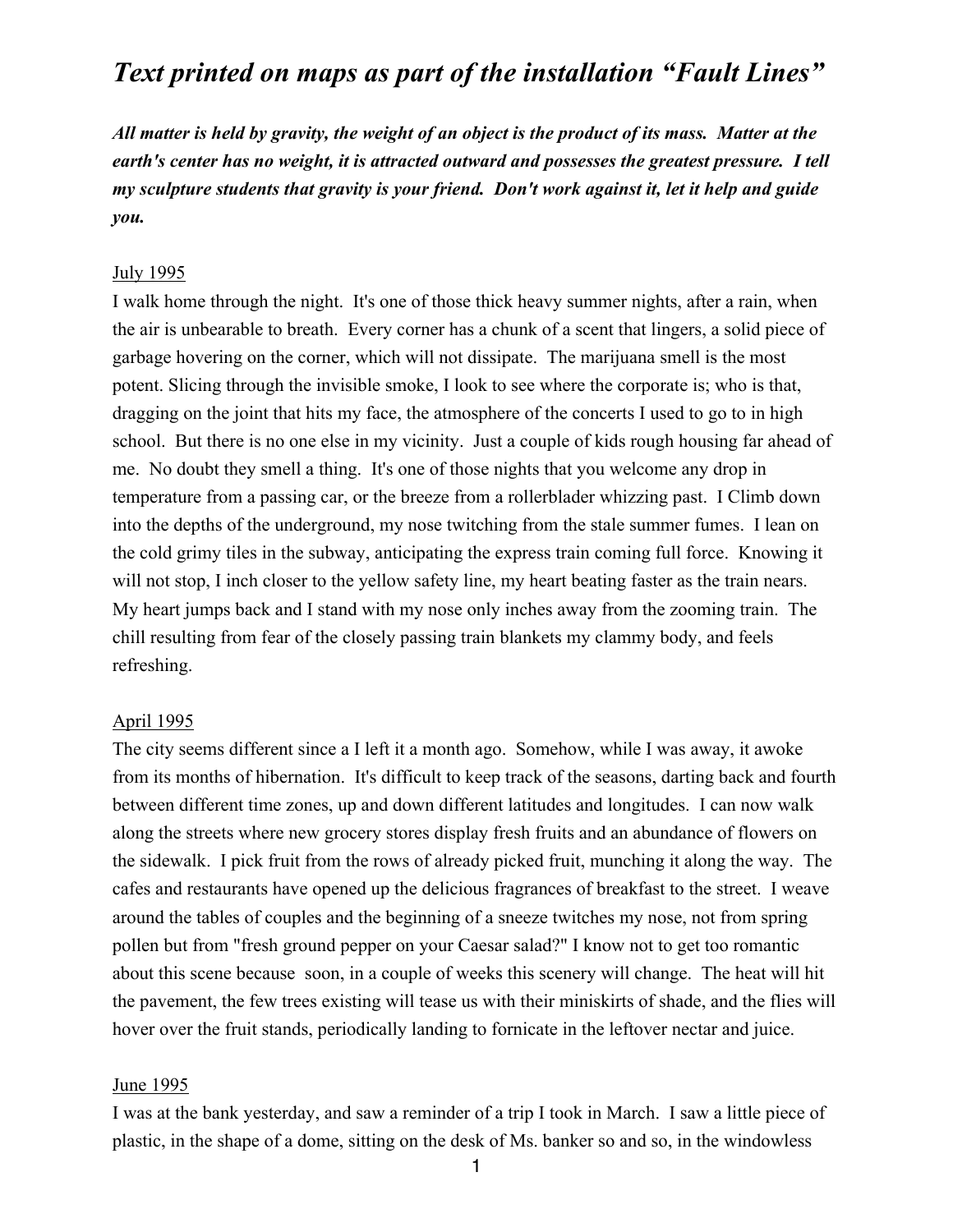office 23 floors above Park Avenue. I remembered back to that one sunny day when two friends and I stopped into the K-Mart to buy little cheesy mementos of our experience in Florida. The shelves and shelves stacked high with gaudy plastic shit, pink and turquoise painted sea shells glued sloppily on refrigerator magnets. The plastic containers filled with water, shells and mardigras like beads floating, or rather sunk to the bottom of a paperweight. When you shook it, the world inside would float above and objects became suspended within its own time and had the sadness of Christmas snow flakes in water. At that moment, standing in the air-conditioned K-Mart in the middle of March, I wondered why anyone would buy such a cheesy item for \$ 8.00. But somehow today as I sat waiting at the bank, I understood the reason for wanting such a ridiculous object. I actually wanted this cheesy plastic souvenir from Florida for my very own. I wanted my very own little square solace of water on my desk, at my meaningless yet moneymaking temporary job. At that moment I regretted not purchasing that eight dollar piece of trash, and realized that I was missing my past.

My mother always compares herself to me, as I imagine all parents must do. "When I was your age..." She was studying at a graduate school in another country. This was during the 50's when people didn't travel as freely and frequently as people do now. During a time when people actually grew up in the house, or rather the same town they were born in, it was a big deal to get educated in a foreign country, some unknown place that didn't speak your language.

Faulting, is the sudden slippage between two rock masses separated by a fractured surface. You can witness this on a small scale in dry soil, concrete, and the sidewalks. When fractures are compressed or the underneath support is removed, a strain is released and causes mass displacement resulting in a big crack, a path.

Piles of books, travel books, and the Sophisticated Traveler section of the Sunday Times, filled with wonderful exotic photographs, topple the kitchen table. My roommate makes an observation about the numerous times we pull the road atlas from the bookshelf. Certain roadways have become discolored from our breakfast coffee stained index fingers. When you go to AAA, and tell the agent of your equation point A to point B, they not only give you a Triptych of the path to your destination, but volumes and volumes of books, on every state and its accommodations you will encounter on the future road ahead.

### June 1995

In the car, traveling the miles and miles of endless asphalt ahead, sometimes I start making lists. Lists of anything; whom I need to write letters to, the things I need to do when I return, how many jobs I have had, all the men I have slept with, how many times I have moved in my life. I lost the little pad of paper I write all the seemingly important moments on, when I drive long distances in my truck. The solitude of thoughts that occur when the left brain is occupied driving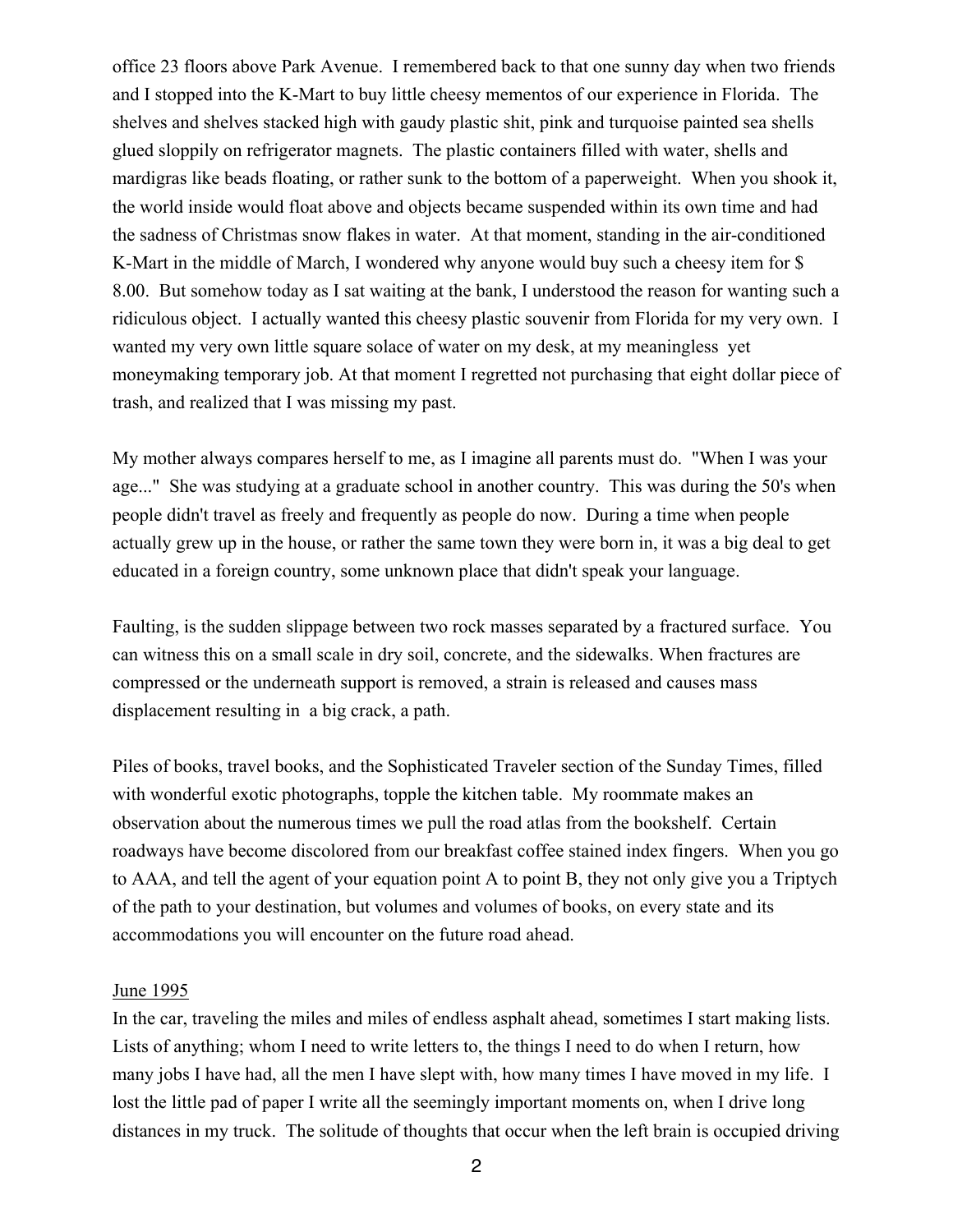and the right brain has its chance to wonder creatively. I periodically press the seek button on the radio. Somehow, by this time my ear has gotten a good sense of what guitar cords signal country music, and within seconds, my index finger is on the seek button again. I begin to do worthless math on the road, over and over again. Time divided by distance, time divided by the speed at which I am traveling, every time I pass the green mile marker I begin counting the white dashes on the highway, I start over and do the math again. It is something to do to keep myself awake.

#### May 1995

I come and go from home so much that sometimes I think the few friends I have in this city, has given up on me. Every time I speak with someone, the conversation is about where I was, and when I will be leaving again. They don't want to make plans because they know that I will be leaving town again. What's the point. Why do we all come and go so much? Does this generation have such a short attention span, (blamed by older society no doubt on television), that we can't stay put in one place for very long? Are we bored with the present location? They tell me that the "W" section in their address book is a mess. The number of times they have crossed out my name and address, whited out the information over and over again, due to my constant unstable living location. They blame me for having to purchase new address books, the "W" section completely shredded and worn. But my address book is no different. I have begun to omit writing anything in this book with pen. The only permanent entries belong to the addresses of parents from high school friends. Parents are a stable home representing signs of permanence, a permanent landmark to the past. They have built upon foundations so deep that even the tremors of recession, cannot uproot them from their houses, the old neighborhood.

This asphalt stretch I rumble along is what keeps me connected to friends. Passing township signs and rest stops that I must have previously stopped at with them. The memory of these times creep up as I drive past them now. I pass the sign for "Camel back ski area". This one is in Pennsylvania, the Pocono's. Just the place Camelback, reminds me of Kristin, though her mountain is in Arizona.

I concentrate on one memory at a time, rather than a bombardment of effects. License plates from different states, a certain make and model of a car, become mirrors of past friends. The Nissan Pathfinder is Randee. The 1982 baby blue Camaro is Lanie. As I drive I am reminded of each episode we have experienced within these vehicles. These friendships began and took their course within the confines of a small space with leather bucket seats. Our intimate conversations took place mostly at the speed of 60 miles per hour.

I have accumulated over 3000 miles on my truck in the last month and a half. The current generation lives in a state of flux; transitional movement, leading a gypsy life. With in these

3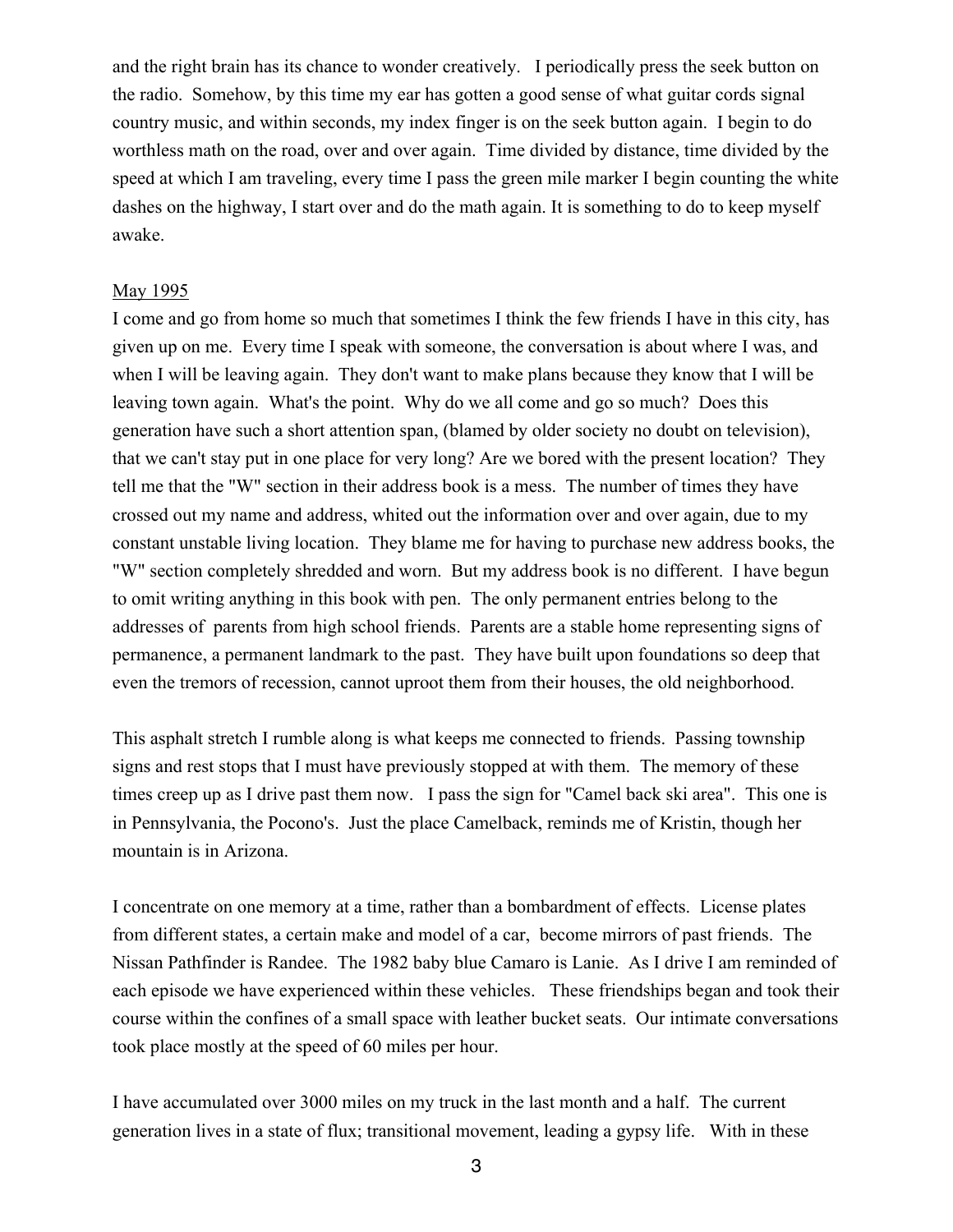attitudes of non permanence, somehow are associated with moving in search of some goal. Something that is unclear.

# July 1995

Back home in the city, having twenty minutes to kill before an appointment, I duck into a cafe. It's four thirty, just about the time you need some caffeine, a nap or some speed to get you through until you can regain your second wind. I choose the instant and cheaper gratification of caffeine, and sit at the table lining the front window, the stool too high for my dangling feet to reach the floor. The welded steel tubes, making up the bar, have a bad design. I begin to concentrate on the passing scene, beyond the glass in front of me. I begin to imagine that it is I who is moving, and the scene outside is standing still I am a passenger on a passing train. Sipping on the coffee that fogs up the pain, the diagonally divided glass makes a collide scope of the stores and people. I close one eye and view it from a peep hole.

## January 1995

Early morning of the 17th there was a devastating earthquake in Japan. I was driving from New York to Pennsylvania at the time. As I drove on that first beautiful sunny morning in January, I calculated the time difference and knew it must be night in Japan, yet I heard the voice of the BBC reporter tell us it is not dark there. The burning buildings from the wreckage keep the tragedy illuminated. Kobe and its densely populated surrounding areas in chaos. The body count began at 1300 when I departed on my journey, and increased faster than my odometer could keep up.

# March 1995

In the 747 jet, I look out of the convex oval window at the clouds making a pattern white. The dense precipitation on the outside makes moving designs, flying past at 500 mile an hour. The earth below looks exactly like a National Geographic photograph, the lakes appearing like pools of nothing, are they gaping holes or is it snow? As usual, my adrenaline is pumped, and I flick my wrist over and over, to calculate the arrival at the airport. I am traveling to be a spectator of the earthquake, late as usual.

## April 1995

It is early spring in Japan, the monsoon season has just begun and my jet lag will not go away. I am sleepy all the time, yet every morning I awake and try to figure out the train system to search for the left over severity from the earthquake. I have an untrained eye for this type of devastation, especially in a foreign country where nothing looks familiar to me. I begin on the outskirts of the cities because rumor has it, the train stations where the major quake occurred have not yet been fixed. It has only been two months, but every day I feel as though I am getting closer. At first glance, every area looks quite normal, all crowded and built busily upon one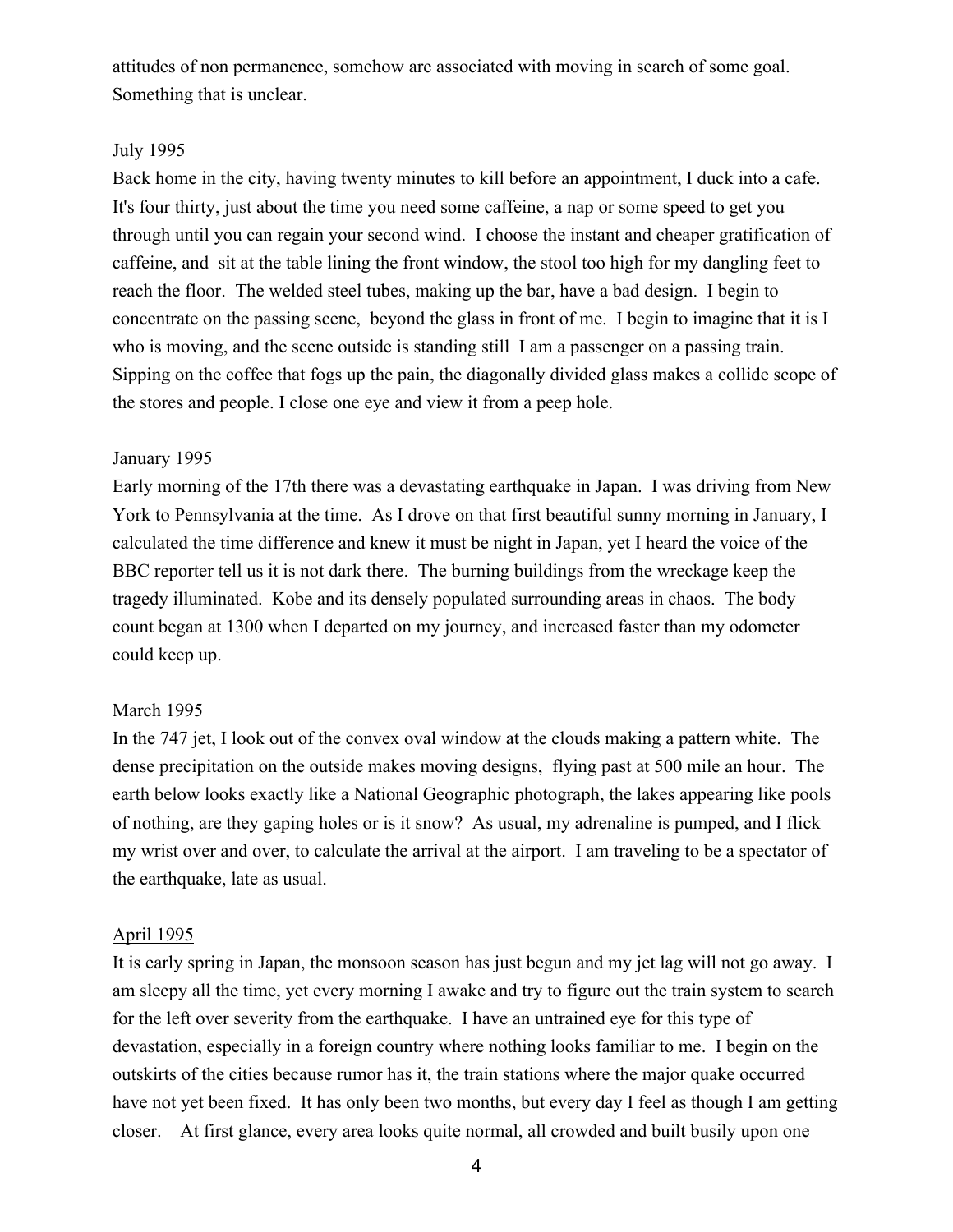another. But as I look closer, the colors have gone away and there is no laundry fluttering on the balcony, usually signaling life. The landscape seems unnaturally low, where tall buildings used to be, cranes stretch their necks, their balls hanging or their jaws munching on the rubble necks and heads of the city. Somehow the sadness does not affect me. Rather I felt as though I walked through a derelict neighborhood in the dead sections of New York City. The only difference I felt was the sound of construction, the many sounds of the workmen trying to fix everything at an alarming rate.

### April 1995

From where I stand, I board another train. Tunnel after tunnel, I alternate my reflection upon the window to the high climbing landscape. I am ascending the landscape now, ears popping on my way to visit my grandmother. None of the surroundings are familiar, though I feel that they should be.

Often, when I drive into a different city, I embark on a familiar sounding name of a street; Broadway or Main street. A street every city owns. Your extended arm, holding on to the steering wheel, in sinc with your right foot, goes into auto pilot. You think you know where you are and where you are going, until the moment you turn the corner, and instead of the grocery store, or fast food place, that should be there, all you find is an empty lot. You realize you are not in the city you though you were in. You have miscalculated your acceleration. Your auto pilot has failed you. Your mind goes blank for a moment, feeling like the confusion after awaking from a mid day nap.

It takes a while to get familiar with the surroundings again. I can usually return to the present city by seeing a clue of the neighborhood I am driving in. In familiar territory, there are two different types of neighborhoods, the good one and the bad. The easiest signals I usually spot are the shopping carts and the garbage. A bad neighborhood usually has a prison of sorts to keep all the carts within the vicinity of the store, concrete phalluses, waist high, wide enough for people to pass through with their bags, but not the carts. God forbid they should get loose. The carts live lives caged in by 4 foot concrete phalluses, living within the boundaries of automatic doors. Ironically, it is in these neighborhoods that you see the carts wandering about, parked in peoples back alleys and abandoned upside-down in gutters.

The second clue to knowing what kind of neighborhood you are in, is the way personal garbage is handled. My neighborhood is not a plush neighborhood. But everyone seems to understand how the trash is handled. Twice a week, it piles on the front sidewalk in a heap and then it disappears. Unfortunately sometimes a passerby will mess with it before it gets picked up, that's what keeps it from looking like a yuppie street. In the really good neighborhoods, they seem to